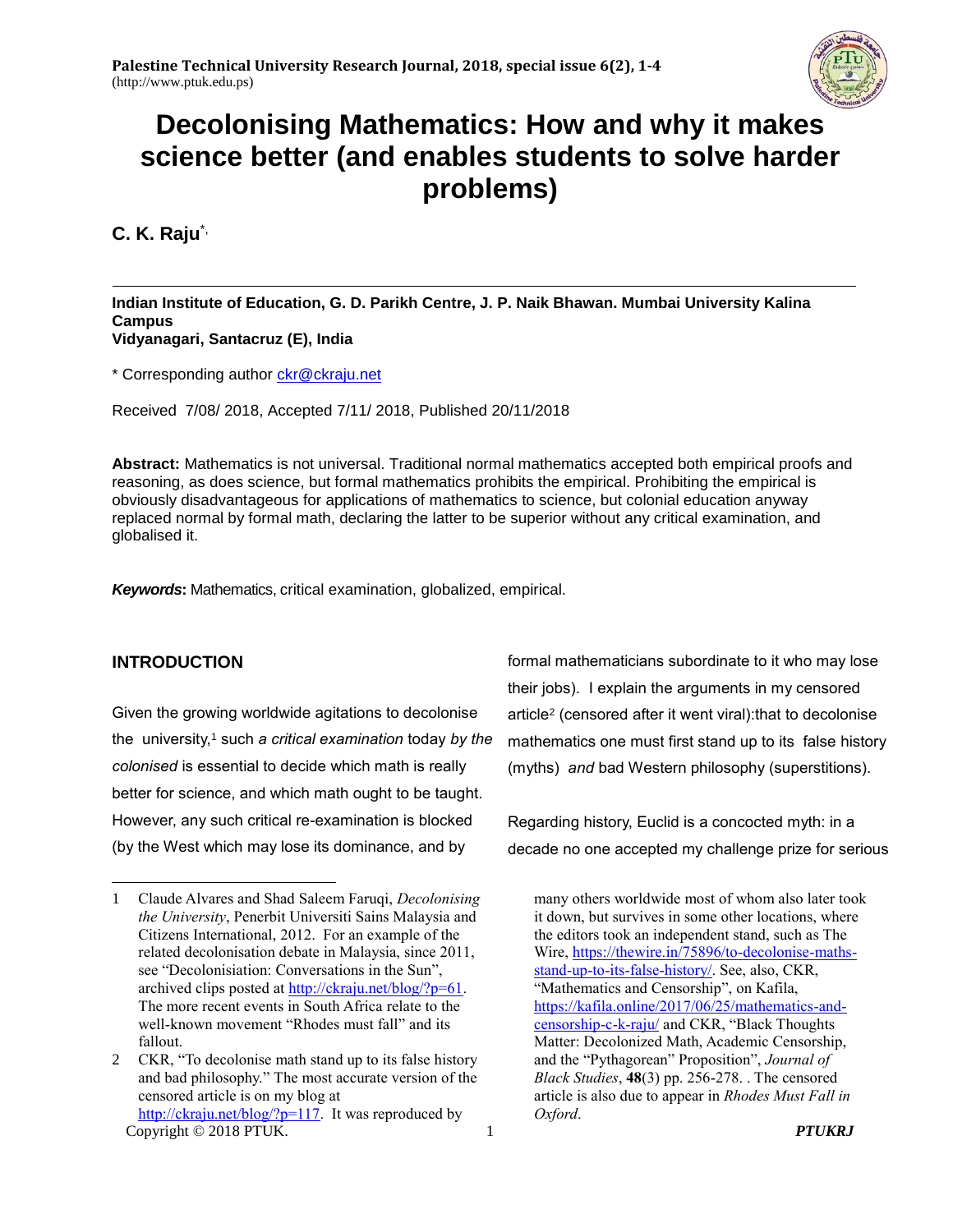#### **Decolonising Mathematics**

(primary) evidence for "Euclid". Experts know there is none, while there is ample counter-evidence.<sup>3</sup> Western scholars collectively failed to notice, for centuries, that there isn't even a single valid deductive proof in the book *Elements,* which "Euclid" supposedly authored. The false myths of an early Greek origin of "superior" Western math serve to hide the church connection: the undeniable fact is that the book *Elements* was used as a text by the church for centuries, and therefore its purported origins and interpretation both had to be theologically correct. Formal mathematics actually began at the turn of the 20th c. CE, with the attempts by Hilbert and Russell to "save the story" of "Euclid" by wrongly imagining that the mythical Euclid intended deductive proofs, and trying to rewrite the book to fulfil that purported intention. They naively and uncritically assumed that formal (anti-empirical, metaphysical, deductive) mathematical proofs are superior.

Actually, formal mathematical proofs are inferior to the proofs of normal mathematics. Everyone agrees that empirical proofs are fallible, but deductive proofs are *more* fallible: hence formal mathematical theorems are unreliable knowledge. (1) An invalid deductive proof may be mistaken for a valid one (as happened for centuries with the *Elements*), and any doubt about a

complex formal proof can only be settled inductively or by authority which is unreliable. (2) Formal mathematical proofs naïvely assume 2-valued logic (as in church rational theology<sup>4</sup> ) which logic is neither culturally universal (e.g. Buddhist logic<sup>5</sup>) nor empirically certain (e.g. quantum logic<sup>6</sup>). (3) A formal mathematical theorem need have *no relation to valid knowledge* since any nonsense proposition whatsoever can be trivially proved as a formal mathematical theorem from suitable postulates. If the postulates are tested empirically such a test has to be inductive.

In actual fact, the postulates of formal math are decided by Western authority, not empirical tests. Empirical tests are impossible since most present-day formal mathematics, such as the calculus needed for physics, is based on a metaphysics of infinity (set theory, real numbers, limits) subtly allied to church dogmas of eternity.<sup>7</sup> This metaphysics is irrelevant for the practical value of calculus: to send a man to the moon we use numerical computations performed with floating point numbers on computers (which cannot represent even a single formal "real" number).<sup>8</sup> But it has political value, for through formal mathematics, a religiously biased metaphysics<sup>9</sup> creeps into science. A prime example is the claim that Stephen Hawking's

 $\overline{a}$ 

<sup>3</sup> CKR,*, Euclid and Jesus: How and why the church changed mathematics and Christianity across two religious wars*, Multiversity, Penang, 2012.

<sup>4</sup> CKR, "The Religious Roots of Mathematics", *Theory, Culture & Society* **23** Jan-March 2006, Special Issue ed. Mike Featherstone, Couze Venn, Ryan Bishop, and John Phillips, pp. 95–97.

<sup>5</sup> CKR,, "Logic", article for *Encyclopedia of Non-Western Science, Technology and Medicine*, Springer, 2008, 2014, 2016. pp. 2564–2570. [http://ckraju.net/papers/Nonwestern-logic.pdf.](http://ckraju.net/papers/Nonwestern-logic.pdf)

<sup>6</sup> CKR, "Quantum mechanical time", chp. 6b, in: CKR, *Time: Towards a Consistent Theory*, Kluwer Academic, Dordrecht, 1994. Fundamental Theories of Physics, vol. 65.

<sup>7</sup> CKR, "Eternity and Infinity: the Western misunderstanding of Indian mathematics and its consequences for science today." *American Philosophical Association Newsletter on Asian and Asian American Philosophers and Philosophies* **14**(2) (2015) pp. 27–33. [http://ckraju.net/papers/Eternity-and](http://ckraju.net/papers/Eternity-and-infinity-Pages-from-APA.pdf)[infinity-Pages-from-APA.pdf.](http://ckraju.net/papers/Eternity-and-infinity-Pages-from-APA.pdf) 

<sup>8</sup> CKR, "Computers, Mathematics Education, and the Alternative Epistemology of the Calculus in the YuktiBhāsā", *Philosophy East and West*, **51**:3 (2001) pp. 325–362.

<sup>9</sup> CKR, "Teaching Mathematics with a Different Philosophy. 1: Formal mathematics as biased metaphysics". *Science and Culture* **77** (2011) pp. 275– 80. [http://www.scienceandculture-isna.org/July-aug-](http://www.scienceandculture-isna.org/July-aug-2011/03%20C%20K%20Raju.pdf)[2011/03%20C%20K%20Raju.pdf.](http://www.scienceandculture-isna.org/July-aug-2011/03%20C%20K%20Raju.pdf) arxiv:1312.2099.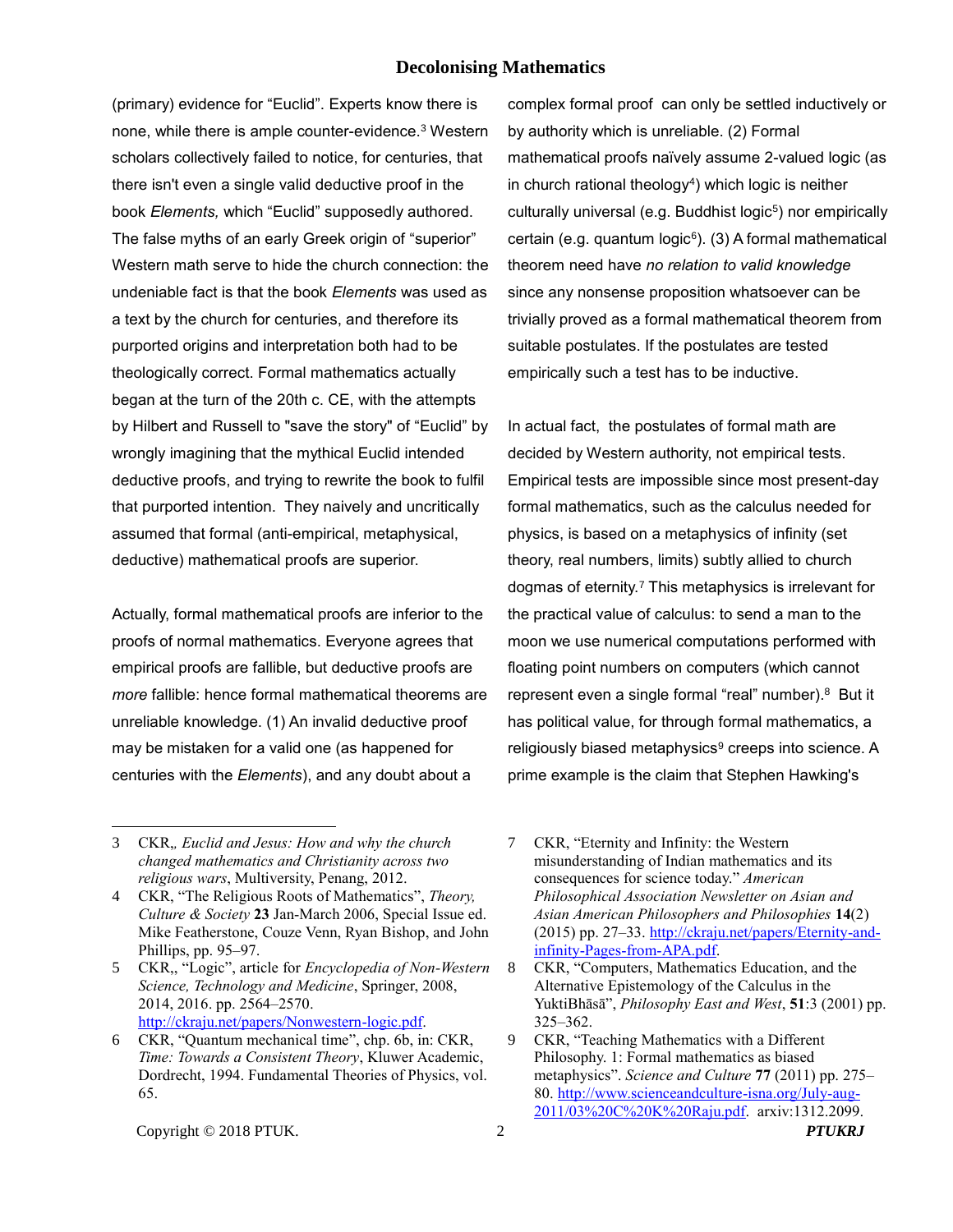#### **Decolonising Mathematics**

singularity theory has proved the truth of creation in particular and Judeo-Christian theology in general.<sup>10</sup> Eliminating this bad metaphysics of formal math by reverting to calculus as normal math (the way it originated, using non-Archimedean arithmetic<sup>11</sup>) provides a better way to handle infinities (discontinuities, singularities, renormalization) in physics<sup>12</sup> without entailing such false and bombastic claims.

The case of the calculus, essential for science, requires further examination. Calculus originated in India, and was stolen by Jesuits in the sixteenth century, and later falsely credited to Newton and Leibniz in the usual Western way.<sup>13</sup> In fact, for centuries, Europeans *failed to understand* the imported calculus (e.g. Newton's confused "fluxions"), the way they earlier took centuries to understand the elementary arithmetic algorithms they imported to replace their own primitive Greek and Roman arithmetic, which lacked even fractions.

On the Western (Platonic) superstition that mathematics involves eternal truths (and hence arouses the eternal soul<sup>14</sup>), and must hence be exact, Europeans (e.g. Descartes, Galileo) declared it impossible to exactly sum infinite series, such as the Indian series for π today wrongly called "Leibniz series".<sup>15</sup> Newton thought that the way to make calculus "perfect" was to make time metaphysical. It was this *conceptual error,* not any experiment, which led to the failure of Newtonian physics and its replacement by special relativity, created by Poincaré, but wrongly credited to Einstein.<sup>16</sup> On this understanding, before rushing in to general relativity, as Einstein did,<sup>17</sup> one *must* first modify Newtonian gravitation to make it consistent with special relativity. This was done only recently in my Lorentz covariant retarded gravitation theory (RGT)<sup>18</sup> which can be

(series ed.), World Scientific, Singapore, 1989, pp. 421– 23. arxiv:0804:1998.

- 13 *CKR,, Cultural Foundations of Mathematics: the nature of mathematical proof and the transmission of calculus from India to Europe in the 16th c. CE*, Pearson Longman, 2007.
- 14 E.g. Plato, *Meno*. trans. B. Jowett. (Search for the second occurrence of soul in the online version at [http://classics.mit.edu/Plato/meno.html,](http://classics.mit.edu/Plato/meno.html) which has the story of Socrates and the slave boy's innate knowledge of geometry.)
- 15 *Cultural Foundations of Mathematics*, cited above.
- 16 CKR, *Time: Towards a Consistent Theory*, Kluwer Academic, Dordrecht, 1994. Fundamental Theories of Physics, vol. 65. chp. 2, 3a, 3b.
- 17 Jagdish Mehra, *Einstein, Hilbert and the theory of gravitation,* D. Reidel, 1974.

 $\overline{a}$ 

<sup>10</sup> The bottom line of the serious book by Hawking is that "the actual point of creation, the singularity, is outside the scope of presently known laws of physics". S. W. Hawking and G. F. R. Ellis, *The large scale structure of space-time*, Cambridge University Press, 1973. The claim that "physics has established the truth of Judeo-Christian theology", using Penrose-Hawking singularities, was made e.g. by F. J. Tipler (*Physics of Immortality*, Macmillan, 1995, preface) who boasts of several publications in *Nature*. For a full discussion, see CKR, *The Eleven Pictures of Time* (Sage, 2003)

<sup>11</sup> CKR, "Calculus", in: *Encyclopedia of Non-Western Science, Technology and Medicine*, Springer, 2016. pp. 1010–1015. [http://ckraju.net/papers/Springer/ckr-](http://ckraju.net/papers/Springer/ckr-Springer-encyclopedia-calculus-1-final.pdf)[Springer-encyclopedia-calculus-1-final.pdf.](http://ckraju.net/papers/Springer/ckr-Springer-encyclopedia-calculus-1-final.pdf) "Calculus transmission", pp. 1016–1022. [http://ckraju.net/papers/Springer/ckr-Springer](http://ckraju.net/papers/Springer/ckr-Springer-encyclopedia-calculus-2-final.pdf)[encyclopedia-calculus-2-final.pdf](http://ckraju.net/papers/Springer/ckr-Springer-encyclopedia-calculus-2-final.pdf)

<sup>12</sup> CKR, "On the Square of  $x^{-n}$  *J. Phys. A: Math. Gen.* **16** (1983) pp. 3739–53. Also, "Distributional Matter Tensors in Relativity." In: *Proceedings of the Fifth Marcel Grossman Meeting on General Relativity*, Perth, 1988, ed. D. Blair and M. J. Buckingham , R. Ruffini

<sup>18</sup> CKR, "Retarded gravitation theory" in: Waldyr Rodrigues Jr, Richard Kerner, Gentil O. Pires, and Carlos Pinheiro (ed.), *Sixth International School on Field Theory and Gravitation*, American Institute of Physics, New York, 2012, pp. 260–276. [http://ckraju.net/papers/retarded\\_gravitation\\_theory](http://ckraju.net/papers/retarded_gravitation_theory-rio.pdf)[rio.pdf.](http://ckraju.net/papers/retarded_gravitation_theory-rio.pdf)